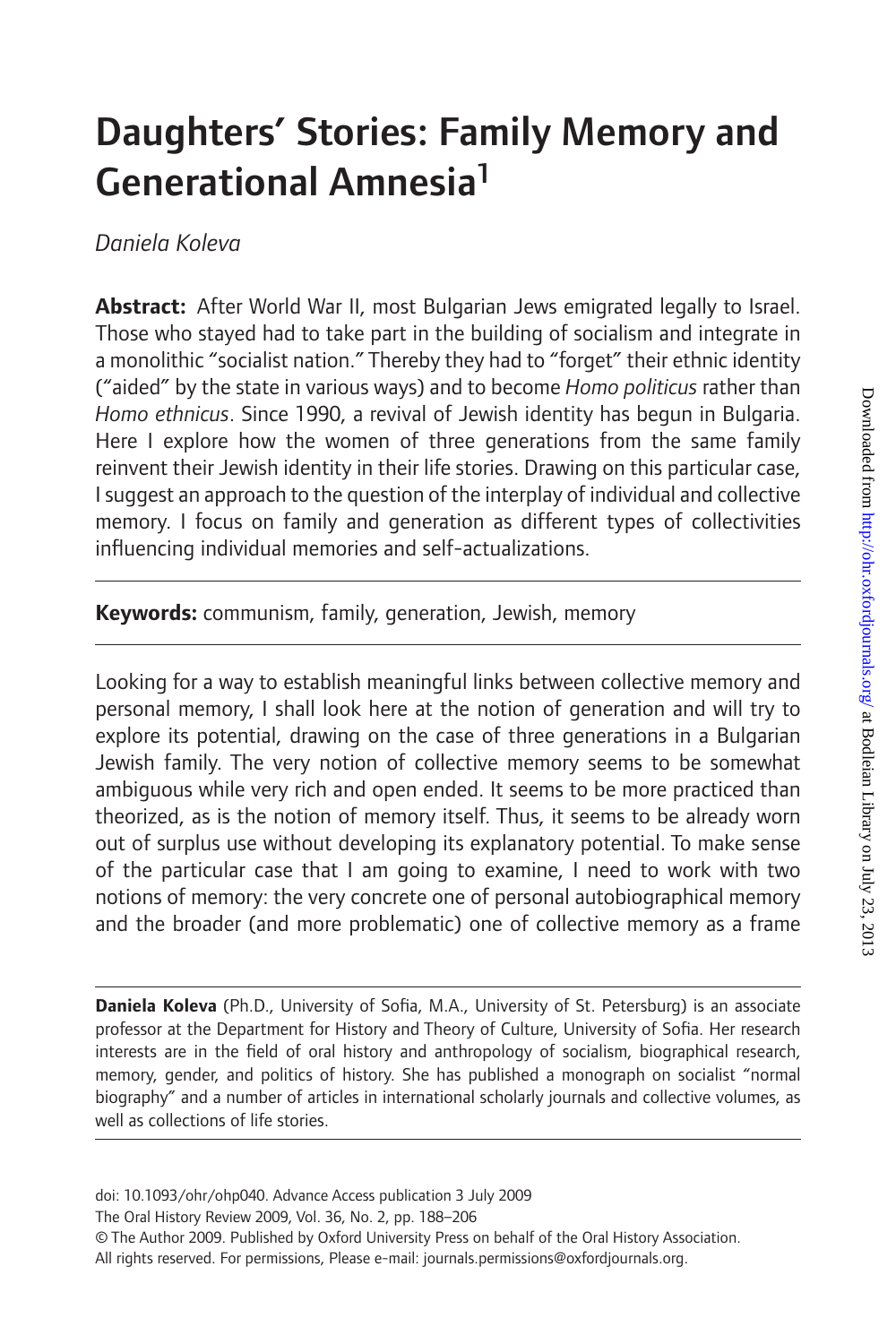that conditions the former. Also, I have to work with two notions of generation: the very concrete one of generations in the family and the broader (and more problematic) one of generations as cultural identities constructed around a collective response to a certain political situation.

 The generations in the family can be thought of in terms of positions that unite individuals and at the same time distance them from each other. Societal generations, on the other hand, can be regarded as positions linking specific values, orientations, and attitudes of age groups to the respective historical periods. The first conceptualization of societal generations belongs to Karl Mannheim who, in his now-classical study, argued that generations were not age groups or cohorts, but rather a "particular kind of identity of location."<sup>2</sup> The identity of social location (*Lagerung*), that is, the objective structural situation, was a prerequisite for the collective cohesion of a generation. But the " actuality of a generation" was achieved by the "participation in the common destiny of this historical and social unit, $^{\prime\prime}$  that is, the collective organization of the experiences. Thus, a generation is characterized not only by temporal simultaneity but also by shared orientations. The third level of cohesion is the so-called " generational unit, " a group of people belonging to a generation and developing common ways of coping with their generational " destiny. " A particular generation usually consists of a number of units depending on the different ways of reaction to the same social circumstances. The core ideas of this theory that are particularly important for the discussion of the case that follows are, first, the importance of the historical situation and, second, the importance of the stage of life at which individuals are exposed to that situation. Mannheim stresses that youth, the formative years of one's life, is the period of formation of the " natural view of the world" that may or may not lead to the actuality of a generation. Thus, the concept of generation enables a " synchronisation of two different calendars: the first pertaining to the life's cycle of the individual, the second to his/her historical experience."<sup>4</sup> In other words, the concept of generation makes the historical localization of individual biographies possible.

 Revising and further developing Mannheim's ideas, contemporary authors have highlighted the importance of traumatic events as the main constitutive factor of generations — an idea that is particularly relevant to the case in point. In this perspective, the "actuality of a generation" can be sought in a "collective response to a traumatic event or catastrophe that unites a particular cohort of individuals into a self-conscious age stratum. The traumatic event uniquely cuts off a generation from its past and separates it from the future.<sup>"5</sup> Thus, the constitution of generations is triggered by the social significance of their time. It is, however, dependent on the acquisition of a generational consciousness and memory. Therefore, generations involve the organization and institutionalization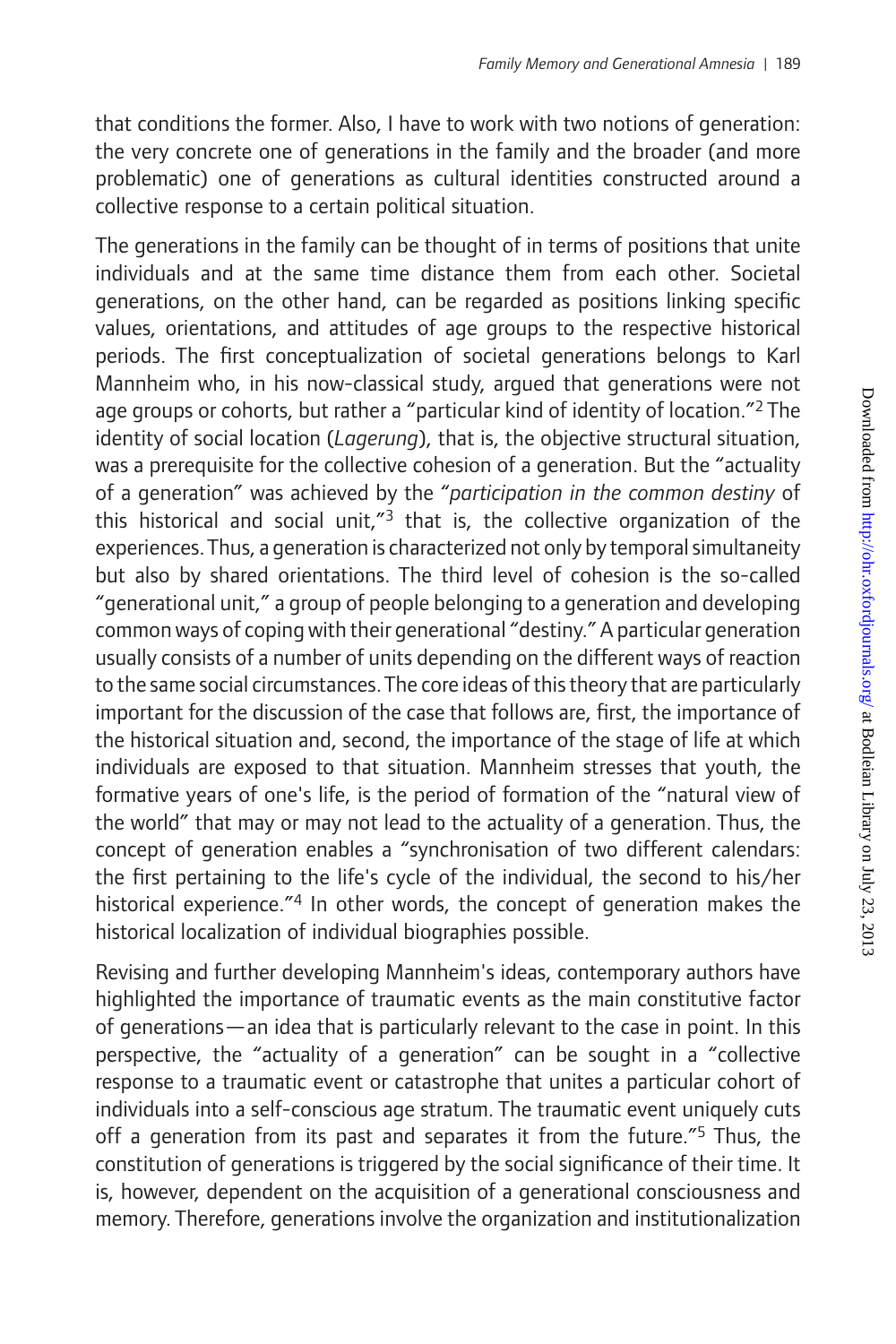of collective memory or, using Pierre Bourdieu's concepts, " share a common habitus, hexis and culture, a function of which is to provide them with a collective memory that serves to integrate the cohort over a finite period of time.<sup>"6</sup>

 Linking, thus, the concept of generation with the notion of collective memory understood as the implicit patterns that mold personal reminiscence, I shall try to explore the influences of different mnemonic communities (family and generation) on individual self-conceptualizations presented in the course of life story interviews with three Bulgarian Jewish women from the same family.

## **Historical background**

As an official ally of Nazi Germany during World War II, Bulgaria adopted anti-Semitic legislation that should have led to the extermination of its Jewish population. A special Commissariat on Jewish Affairs was established. It managed to carry its tasks in the newly annexed parts of today's Macedonia and Northern Greece where 11,343 Jews were sent to the death camps in February–March, 1943. In the "old territories," however, a mass campaign in defense of the Jews started, initiated by influential persons among the intellectuals, the politicians, and the higher ranks of the Orthodox clergy.<sup>7</sup> As a result, Bulgarian Jews from the old territories (about 50,000) avoided deportation to the Nazi death camps. That is why, as a Bulgarian Jewish author has put it recently, their "involvement in the Holocaust is panoramic rather than paralysing" and therefore "the theme of Holocaust, which is something like a password to the realms of pain for Jewish survivors from Western Europe, has, for Bulgarian Jews, proven to be part of a collective experience observed from the distance of an illusory security."<sup>8</sup>

 While some Bulgarians did hold anti-Semitic views, anti-Semitism was not part of everyday public culture in Bulgaria<sup>9</sup> as in other East European countries. The Jews, however, suffered from repressions resulting from the anti-Semitic Law for Defense of the Nation (1941): 90% of the Jews living in Sofia were interned and their belongings sold out; most able-bodied men were gathered in forced labor camps.<sup>10</sup> The repressions were probably one of the factors triggering support for the communist movement among the Jewish population, together with strong Zionist attitudes. Many Jews took part in the communist resistance and a few of them got important positions in the newly established institutions after the 1944 coup d'etat. Two tendencies developed in parallel among the Bulgarian Jewry in the first years after World War II: of integration into the post-war Bulgarian society and of emigration and establishment of a sovereign Jewish state.

 In an atmosphere of growing animosity between the communist-dominated Bulgarian government and the newly established state of Israel demonstrating its orientation toward the United States, the greater part of the Bulgarian Jews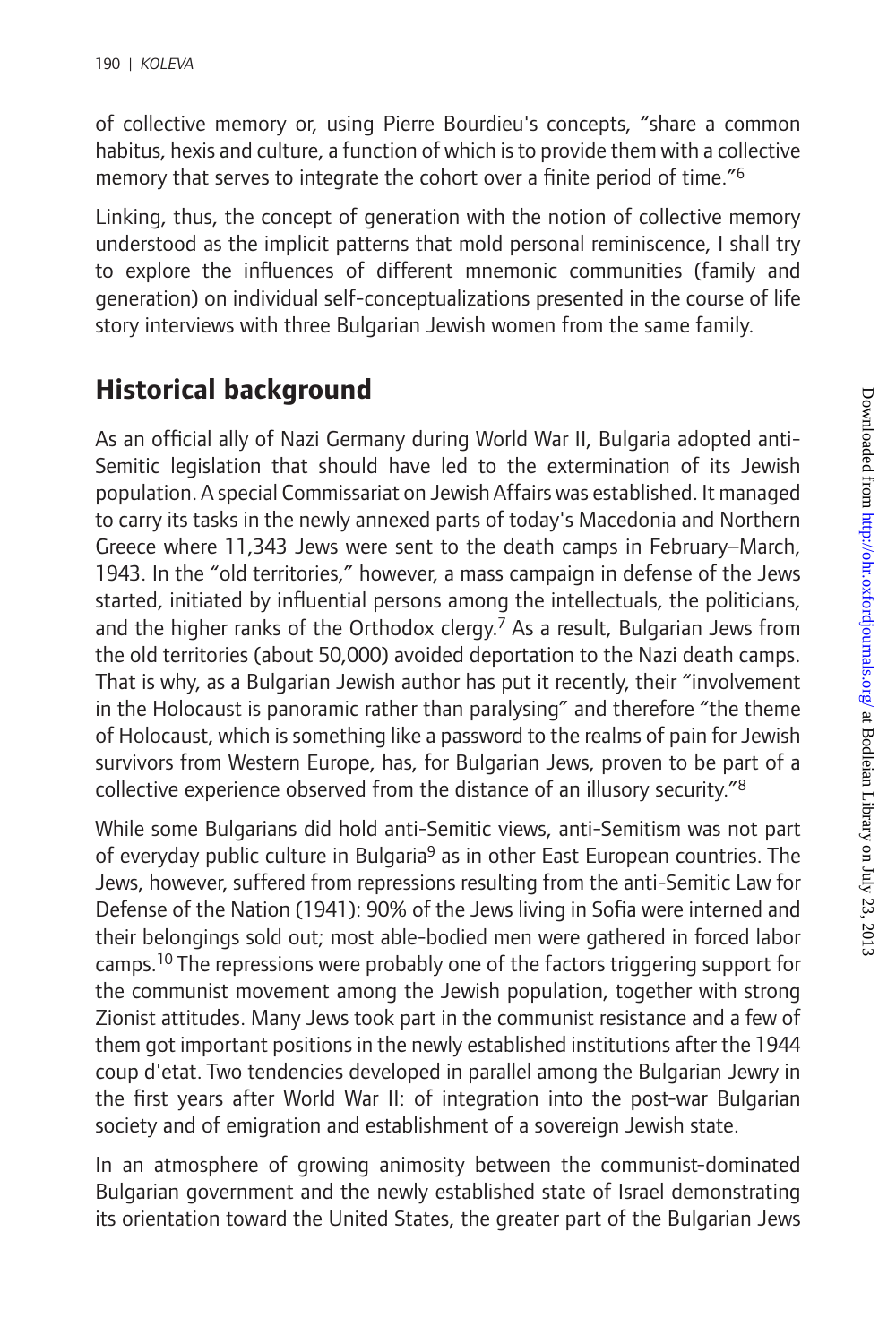emigrated to Israel in 1948-49 with no right to return. Those who stayed had to take part in the building of socialism. Thereby, they underwent a process of de-Judaization much like the Jews in Western Europe, where the dominant postwar attitudes were of national unity and reconciliation.<sup>11</sup> In communist Bulgaria, this process was more intensive and far-reaching, including not only secularization but tacit ethnic homogenization as well. In addition to their religion, Bulgarian Jews had to "forget" their ethnic identity and integrate in a monolithic "socialist nation" ("aided" by the state in various ways, such as nationalization of the property of the Jewish communities, merging the Jewish organizations with the Fatherland Front,<sup>12</sup> etc.).

 The postcommunist transformations changed this situation dramatically and set the stage for a Jewish cultural revival. In Bulgaria, this process seems to have been less controversial than in other postcommunist countries where the Jewish communities were destroyed in the Holocaust. Since 1990, urban Jewish property has been restored in Bulgaria. Certain forms of community life have been restored, and new ones established, including youth organizations. International Jewish organizations sponsored a Jewish school in Sofia as well as courses in Hebrew for children and adults. With the liberalization of publishing in the 1990s, a number of publications for and from the community appeared. A conscious interest in community memory can be observed among the younger generation. After decades of ethnic homogenization, Bulgarian Jews, much like those in the other postcommunist countries, have been involved in a process of  $re-ethnification<sup>13</sup>$ 

## **The project**

In 2002-03, a group of social scientists and historians carried a feminist oral history project in Bulgaria placing particular emphasis on giving voice to minority women. More than half of all interviewees were of Turkish, Pomak,<sup>14</sup> Jewish, Armenian, and Roma origin.<sup>15</sup> The interviews comprised a first part in which the narrator's life story was elicited with a particular focus on gender roles and power in her family of origin and her own family, on gender issues at the workplace, etc. In a more structured second part, questions were asked about the interviewee's opinions of gender relations in contemporary Bulgaria and her attitudes to women in politics, to women's representations in media and advertising, etc. Where possible, women from different generations of the same family were to be interviewed. The idea behind this was to capture the handing down of gender roles between generations and their presumed change.

 In the context of this project, in the last days of 2002, I interviewed a medical doctor, her elderly mother, and her daughter. Here I will leave aside the gender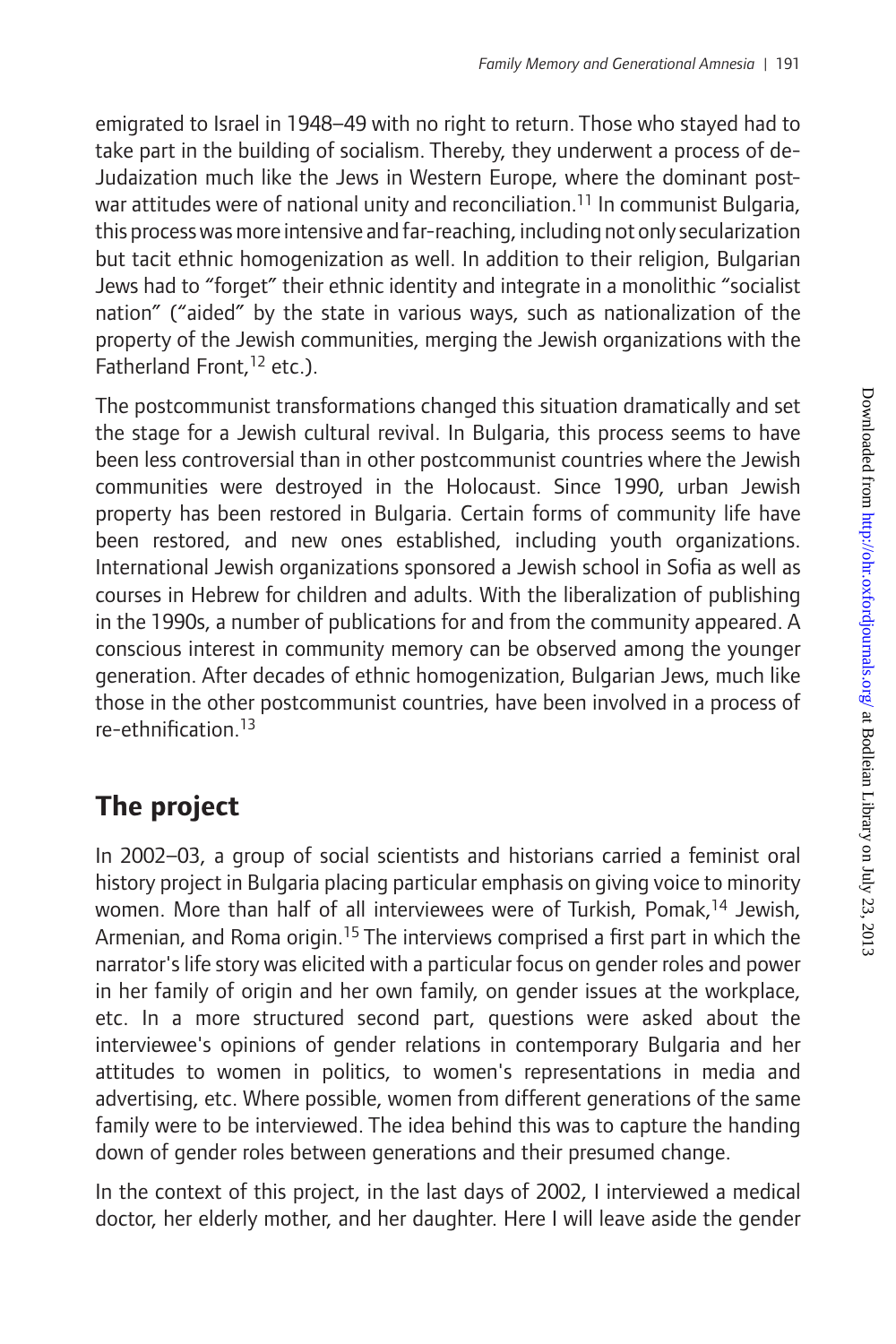issues representing the thematic core of the project and will focus on family memory and generational memory as possible intermediate layers between personal recollections and what might be considered the collective memory of the wider Jewish community in Bulgaria.

#### **The interviewees**

 The eldest of the three women I interviewed, Adela (aged 85 years at the time of the interview), was born into a Jewish family in the northwestern Bulgarian town of Vidin, notable with its ethnic diversity and its large Jewish community in the early-twentieth century. At high school, she became a member of the Hashomer Hatzair movement<sup>16</sup> (see fig. 1).



Fig. 1. Adela as Hashomer Hatzair member (second row, center), c. 1935. Photo courtesy of the family archive.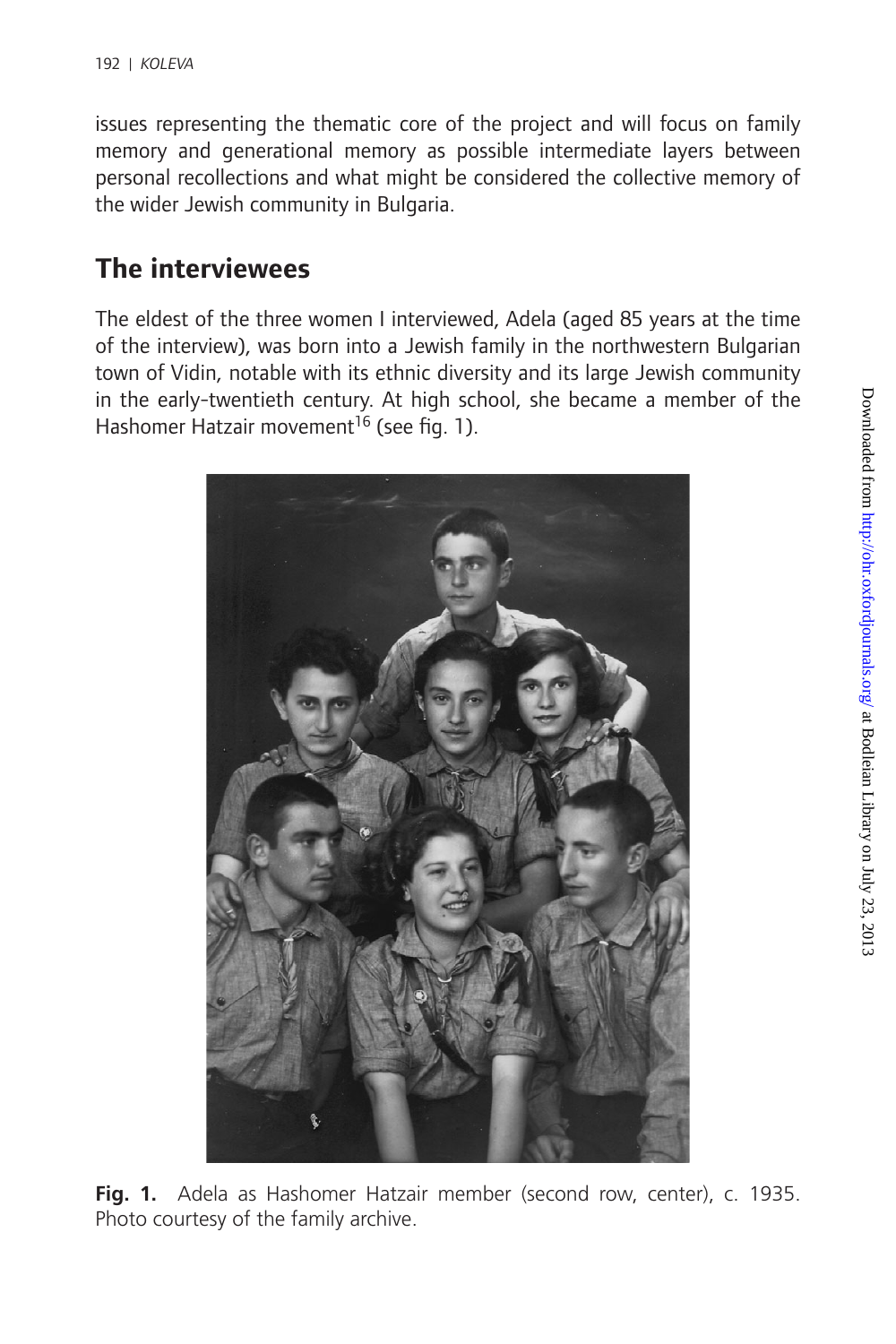She earned a university degree in economics but exercised her profession for only a short period before her marriage.<sup>17</sup> At the age of 30, she married a Bulgarian<sup>18</sup> and gave birth to two children. She had a few chances to emigrate to Palestine during and after World War II-as the Jewish youth movement, Hashomer Hatzair, demanded from its members — but circumstances always precluded emigration: she did not take the chance in 1940 for she was in the middle of her studies at the university. Neither did she go right after the war, when another chance for illegal emigration appeared: she had to take care of her elderly mother who was sick. In 1948, when there was an opportunity to emigrate legally, and most Bulgarian Jews took that chance,<sup>19</sup> she had just married a Bulgarian and again decided to stay. Her daughter Nadezhda (aged 47 years) married a Bulgarian as well. She married early in life and had an early divorce. Thereafter, she pursued her career as a medical doctor and raised her daughter Katya almost alone but with Adela's crucial help in the first years after the breakup of her marriage. Like many others, she emigrated to Israel<sup>20</sup> with her daughter in the early 1990s and spent four years there — a fact that she hardly ever mentioned in her talk. Katya, my third interviewee, aged 26 years, not married, had a Master's degree and worked at a Jewish institution in Sofia.

#### **The interviews**

I first visited Nadezhda in her apartment one December morning just after she had decorated her Christmas tree.<sup>21</sup> Comfortably sitting in an armchair under a Wassily Kandinsky poster, she talked at length about her parents' family, her childhood, and her profession. She was self-contained, ironic, and eloquent about what she was willing to tell and easily withholding the rest. (One of the reasons was that I did not press her on the issues she avoided.) For about an hour, we talked about Nadezhda's life, her family, and her work; mostly about the latter. Not a word was uttered about her Jewish origin.<sup>22</sup> Her four-year's stay in Israel merited only half a sentence of her narrative. Later, Katya remarked that I had failed "to tease her on the Jewish theme" and that her mother did not like to talk about the years spent in Israel. Toward the end of the interview, Nadezhda's elder brother came to visit her and the interview ended abruptly and somewhat prematurely. Though I was fascinated by her personality, I gave up the idea of a second interview for I did not know how to deal with what I felt was a negative reaction to the feminist agenda of the interviewing project.

 The interview with Adela was easier: because of her physical condition, she did not go out and did not enjoy many visitors in her small flat. Therefore, she seemed enthusiastic about having somebody to talk to and had prepared for the event: she had put on her white knitted sleeveless jacket (kept for special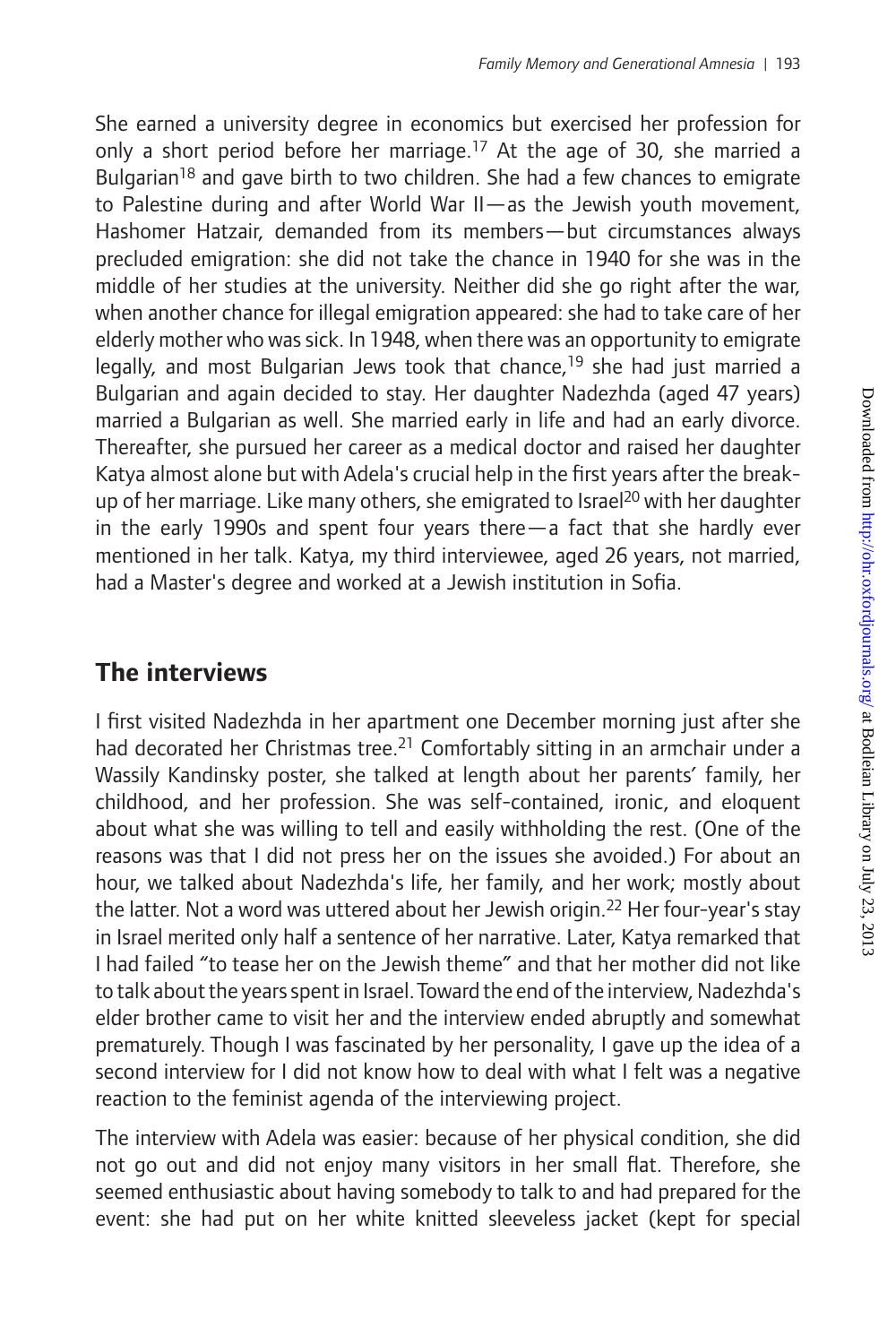occasions), she had taken off the cover of her mother's 120-year old sewing machine, and she had thought her talk over (see fig. 2). The latter must have been relatively easy for she had already written her memoirs before under the title *Memories of a Vidiner*. Though in that title she identified herself by her native town, a good deal of her talk with me was focused on " Jewishness. " The greater part of her story was about her childhood and her parents' family. She also talked in detail about Hashomer Hatzair, which was essential in her formation " as a person. " A good deal of Adela's talk revolved around her dreams to emigrate to Israel and her "destiny" to stay in Bulgaria, gradually replacing the theme of Jewishness. Thereafter, she focused on her family and children omitting her grassroots political activism as a member of the Communist party.

 The interview with Katya was different from the other two not only because she was present at the interviews with her mother and grandmother. As I turned on the tape recorder, she remarked that it was the first time she was "on the other side of the mike," that is, being interviewed rather than interviewer. Her education and her earlier work in radio included some experience in both oral history and



**Fig. 2.** Adela with her mother's sewing machine, c. 2004. Photo courtesy of the family archive.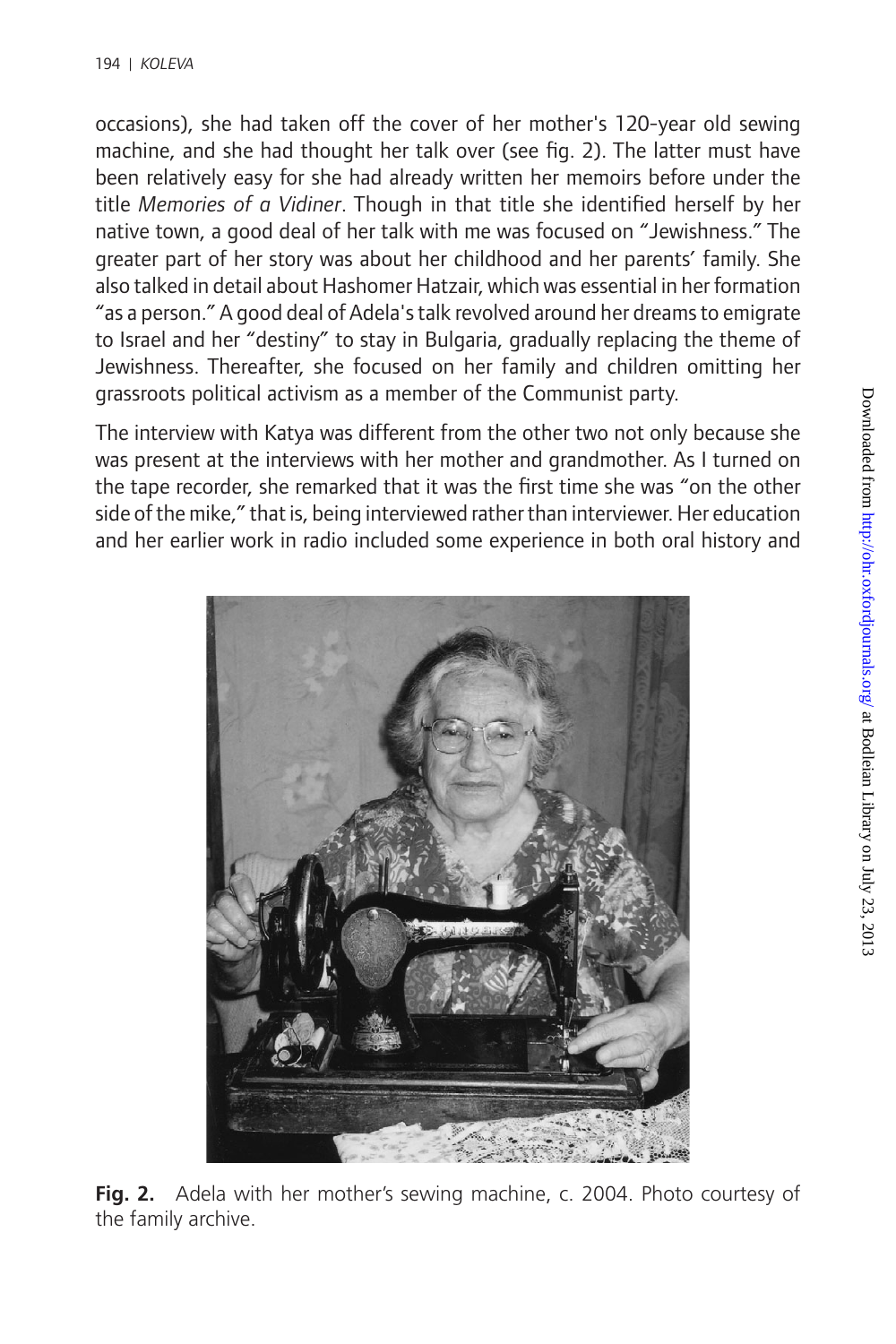journalist interviewing. This set the conversation — for me at least — on an equal footing. Furthermore, she was in a position to comment on her mother's and grandmother's stories in her own talk. She spent her childhood with her grandmother till the age of 10–11 years and since then has lived with her mother. Her 4-year stay in Israel in the early 1990s and the difficulties she and her mother had to face there formed a considerable part of her narrative. Her M.A. thesis was on the Jewish revival in Bulgaria after 1990 and she had recently begun working at a Jewish institution in Sofia. Not surprisingly then, her talk was the most reflexive one of the three, as regards both Jewish identity and women's situation. Partly, this was due to her professional activities and certainly also to her better knowledge of the objectives and the approach of the project. Her talk was a mixture of impressionistically sketched childhood memories, attempts at self-analysis, and comments on her mother's and grandmother's stories.

## **Generations in the family: transmission and solidarity**

 The importance of the family as a guardian of Jewish traditions and identity has been stressed by both researchers and members of the Jewish community.<sup>23</sup> The family is the primary social framework of identity formation and the primary community of memory. Seen in this perspective, the three stories offer an opportunity to broach the question of intergenerational transmission. My approach to them is inspired by Daniel Bertaux's method of "social genealogies"<sup>24</sup> and by the project he and a group of Russian sociologists carried in the mid-1990s in Russia on the ways families managed (or failed) to preserve and hand over to younger generations their "cultural capital" after the 1917 revolution.<sup>25</sup> However, while Bertaux and the Russian colleagues were interested primarily in the social contexts and their impact on the individual life paths, I will focus on the symbolic and ideological resources for identity construction and on the intergenerational continuities and discontinuities of self-identity in times of abrupt social changes such as the socialist and postsocialist transitions.

Assuming that the sequence of generations is about continuity and conflict, I am turning to the three women's utterances which throw some light on the intergenerational relations in the family. Adela spoke affectionately and respectfully of her parents alternating the account of their habits at home on the eve of Sabbath with her own reflections about their influences on herself: her mother taught her all practical skills and her father, who was "very eloquent" and "well-respected in the town," bequeathed his spiritual attitudes:

 He brought us up spiritually with his example. My mother, on the other hand, educated us with her example in the home. Laziness did not exist as a concept for her. Till her very last day she could not understand what it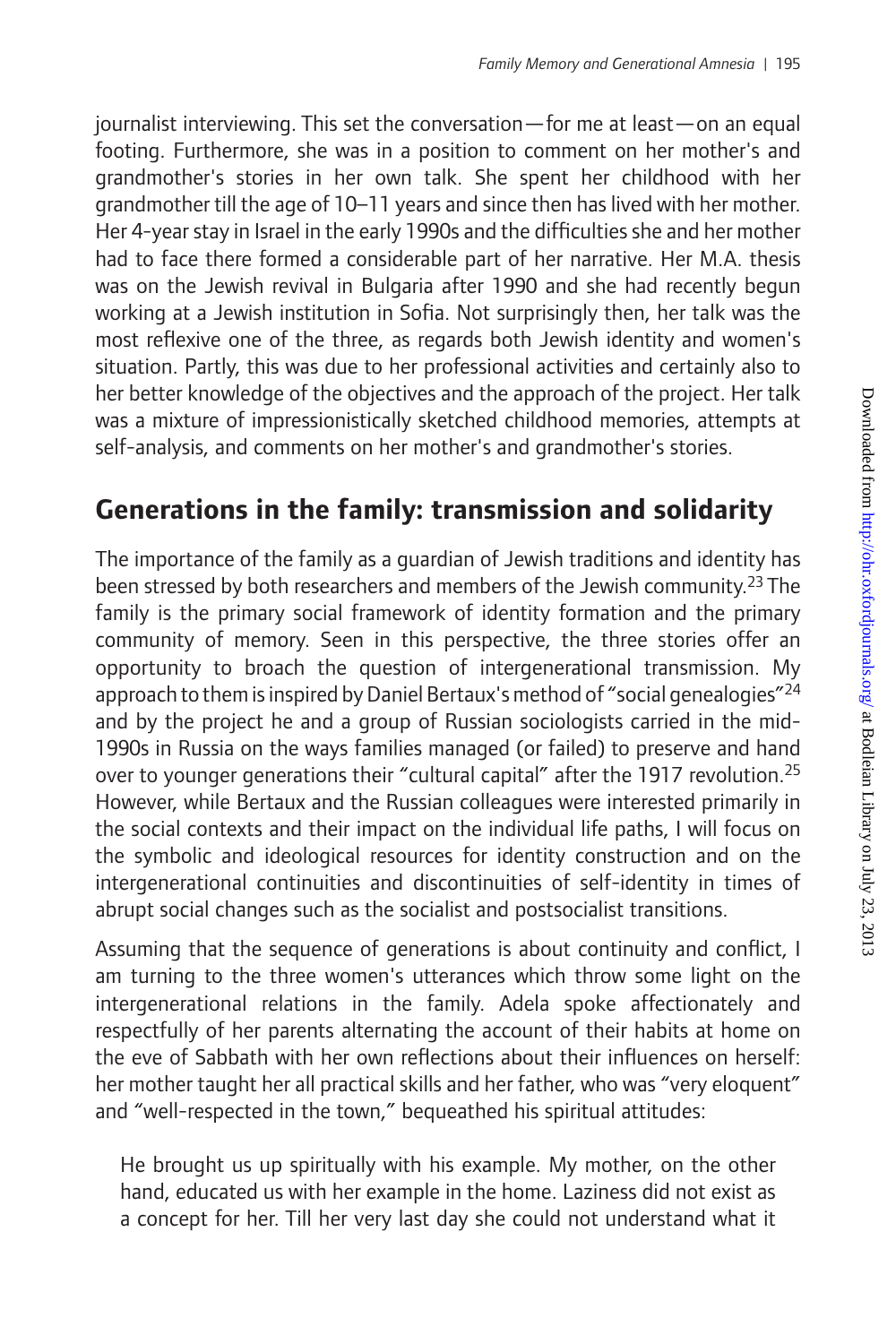means ... [...] And my father ... used every occasion to educate us with stories and proverbs. [ … ] Spiritually, I take after my father. My mother taught me to work, to work a lot. But in terms of worldview, as a person, I take after my father. He would tell us these stories and we'd put on the table whatever food we had. [ … ] He really loved telling us tales. That's how he taught us integrity and compassion, and also keeping to Jewishness, and taking care of the reputation of the Jews. 26

 Jewishness in Adela's understanding is more than religion: it seems to embrace traditions, community, and a kind of moral stamina that she associates with Jewish identity. According to Adela, her father was "not religious at all" even though he performed the daily rituals, observed the Sabbath, and went to the synagogue on religious feasts. Having given up identification with Judaism guite early in life under the influence of Hashomer Hatzair, and having later joined the Bulgarian Communist party, Adela may well underestimate her father's religiosity in thinking of him as an intellectual ally and willing to see only his wisdom, moral integrity, and loyalty to the Jewish tradition.

 Interestingly enough, a similar intellectual proximity between father and daughter seems to have existed in Adela's own family. Her daughter Nadezhda admitted to having been "spiritually" closer to her father:

My mother is very strong minded, and I suppose she influenced my personality a lot in everyday matters. She was very active in our education, even too active. She was a controlling, strong person, who had not had the chance to express herself through a professional career. [ … ] Maybe in contrast to her hyperactivity, dad was quiet, calm, and closed in. Spiritually, I felt much better with him. Maybe he influenced that part of me. So, to sum it up, for everything related to being organized, being orderly, for all these everyday life issues, the influence of my mother has been decisive, while with my father I remained spiritually closer.<sup>27</sup>

Nadezhda admitted to having hated the "absolute order" that reigned in her parents' home though she had unwillingly carried a lot of it over to her own home. Contrasting her parents' home to that of her friend at school, she found the former " quite depressing " — she did not like the furniture, the clothes her parents used to wear, the manner in which they used to behave. Her mother did not seem to be aware of that or maybe did not attach much importance to it. In Adela's narrative, all tensions and conflicts seemed to find a peaceful resolution, and there was an essential continuity in the "destinies" of successive generations of women.

 In her turn, Katya, who had spent a few years of her childhood with her grandmother, remembered her as a grassroots activist: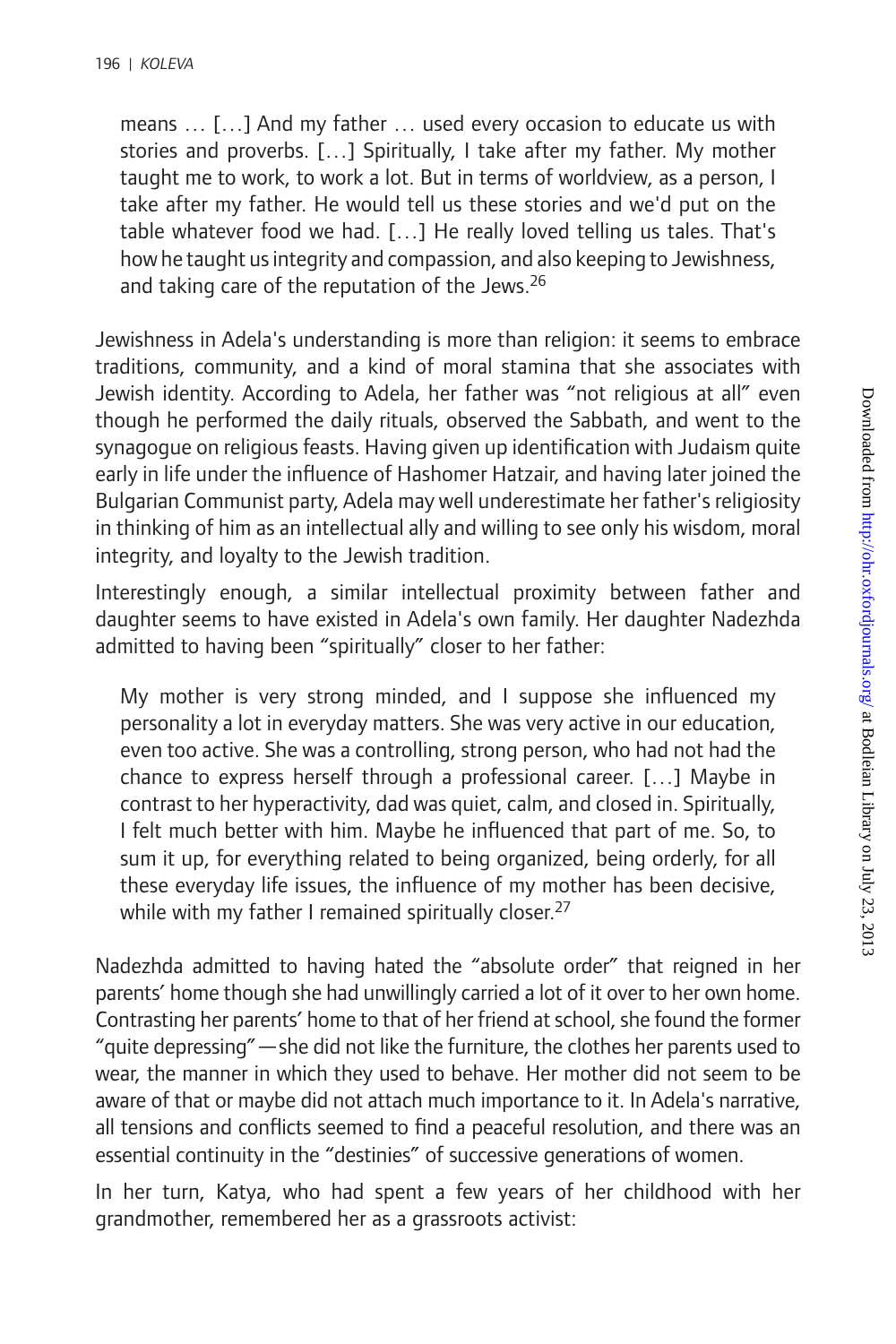I remember that a lot of women got together in the local branch of the Fatherland Front and I went with her. She also kept the books for our apartment building, she did all kinds of things. She was very active. From time to time, she took me to some awards ceremonies that she had organized, in some halls, with some medals. She was always organizing things, she even tried to order us around the home. [ … ] she always exuded this strong spirit of the communist activist, with her grey skirt, the blouse, her tidiness, etc. And I imagine she must have looked exactly like the activists of [the] Hashomer Hatzair movement … I think of her as an aged copy of what she used to be in her youth. 28

Katya's narrative of her mother was more complex and reflexive:

When I was younger, I don't know why, but somehow in my mind, my mother was more or less marginal. Things actually changed for the first time, that is, we started getting closer, when we moved to our own flat. That was the first serious trial for me.  $29$ 

 An even more serious trial was their stay in Israel where each of them led her own struggle apart from the other and was unable to rely on each other's help: Nadezhda was constantly at work while Katya struggled to learn the language, to integrate, and to form herself "as a person." Both of them did the impossible, as she stated in her talk, at the cost of drifting away from one another:

 Because at that time my mother and I were already becoming quite alienated. She was struggling very hard at the time. And she did well, she managed to achieve things people dream about. At the very first attempt she passed the medical exams and started working in the largest hospital of Tel Aviv. [ … ] so she was constantly at work and she was almost like a zombie. We didn't have anything to say to each other. She didn't have her own circle of friends there, she was very isolated, while I had my circle, we drifted really far apart, really far.<sup>30</sup> [...] Now that I am older, I realize that the years go by and it's much harder for me to accept this, and I am much more sensitive to her situation, you know, that she is alone. And especially on holidays I've often thought that if I have to, I'd stay at home because of that. [...] I have to do it, because I feel that unfortunately, since we are both women, we need to support each other, simply because it is only the two of  $\mu$ s.<sup>31</sup>

 At these moments of the interview, Katya was more appreciative of her mother's achievements and showed more understanding for her situation than the two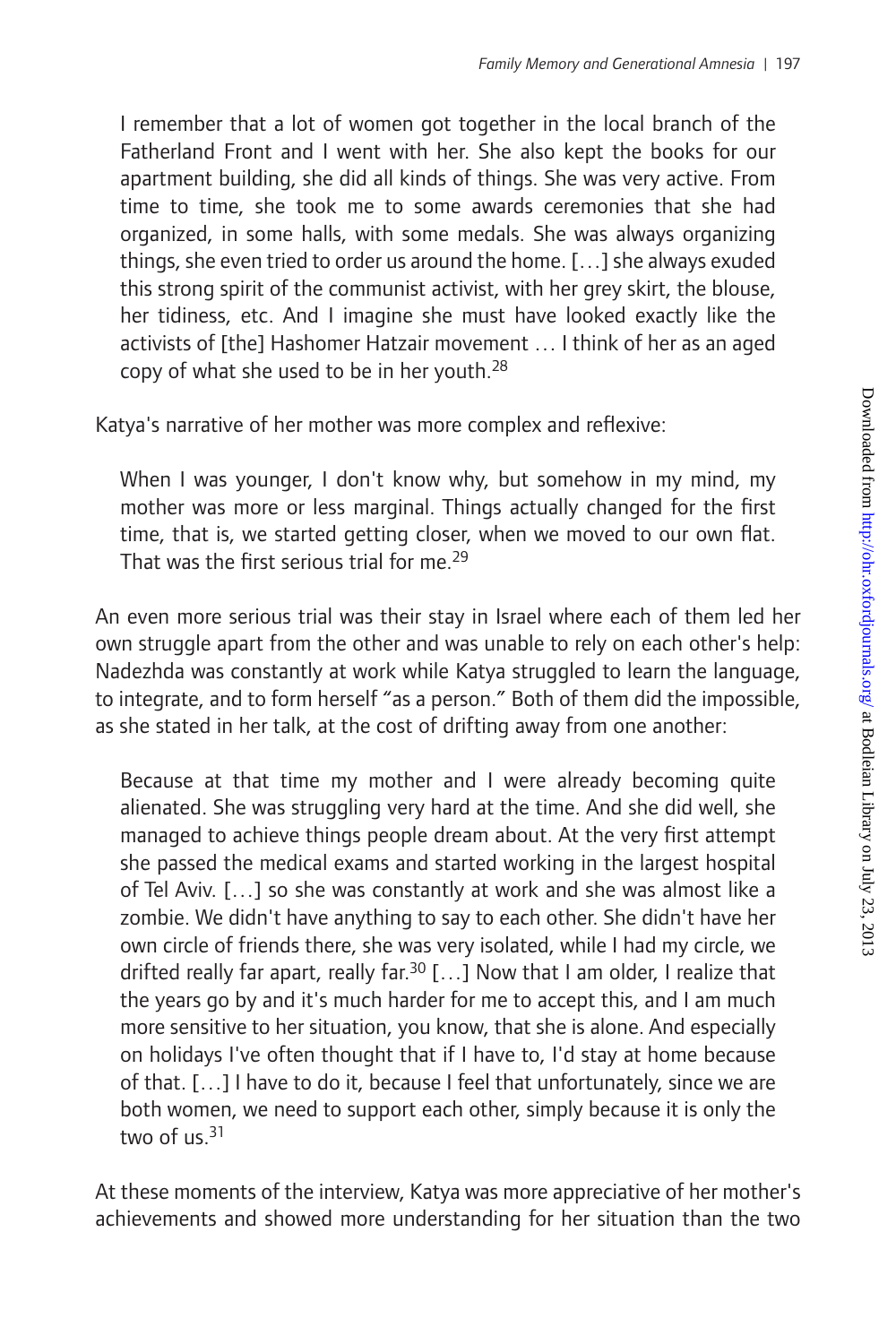elder women seemed to show in respect to their mothers. Certainly, she may not have reasoned like this in a different conversation, when questions of women's situation were not so central. Even without this statement of gender solidarity and emotional bonds between generations, however, it is clear that there are important continuities within the family: self-reliance, holding education in high esteem, seeking intellectual challenges, regarding work as self-fulfilment. Nadezhda spoke most readily about her profession and her work. Adela was proud about her university education. Katya admired her mother's professional success in Israel; she herself had begun working on a Ph.D. thesis. The three women shared a disposition to cope with their lives alone, not relying on their partners. They also had shared interests in literature and a common way of spending their free time: reading. Neither of them talked about the conflicts in the family: they only mentioned the "nightmare" of "three families, four generations" living in one apartment before Adela decided to sell it and buy smaller separate ones. They (particularly the two elder women) stated that it was disastrous for their mutual relations but neither of them expanded on that topic. All three preferred to demonstrate that mutual help, care, and respect existed in the family. None of them mentioned any predecessor beyond the ones they had directly interacted with. Thus, for all of them, family was more of an alliance rather than filiation. Nevertheless, the relations between generations seem to be no less important than the intragenerational ones. A number of basic orientations and dispositions have been transmitted between generations. To a certain extent, the daughters have acquired experience and attitudes from their mothers and have integrated them in their own life expectations. Using Bourdieu's concept, we could conclude that the three generations have kept and successfully transmitted the "cultural capital" of the family. Thus, the family appears as a community with its inherent tensions, but one that has been held together by a distinct "familial culture" more or less shared by the three generations.

 The intergenerational moral economy of the family looks, however, quite different as far as Jewish identity is concerned. If, in relation to their life strategies, the three women seem to belong to a shared world, their perceptions of their ethnicity make them inhabit divided worlds — and this is where societal generations come into the picture.

#### **Historical generations: the loss and reinvention of Jewishness**

In the first half of Adela's talk, the one concerned with her parents' family, the theme of the Jewish identity — or Jewishness, as she called it — was central. In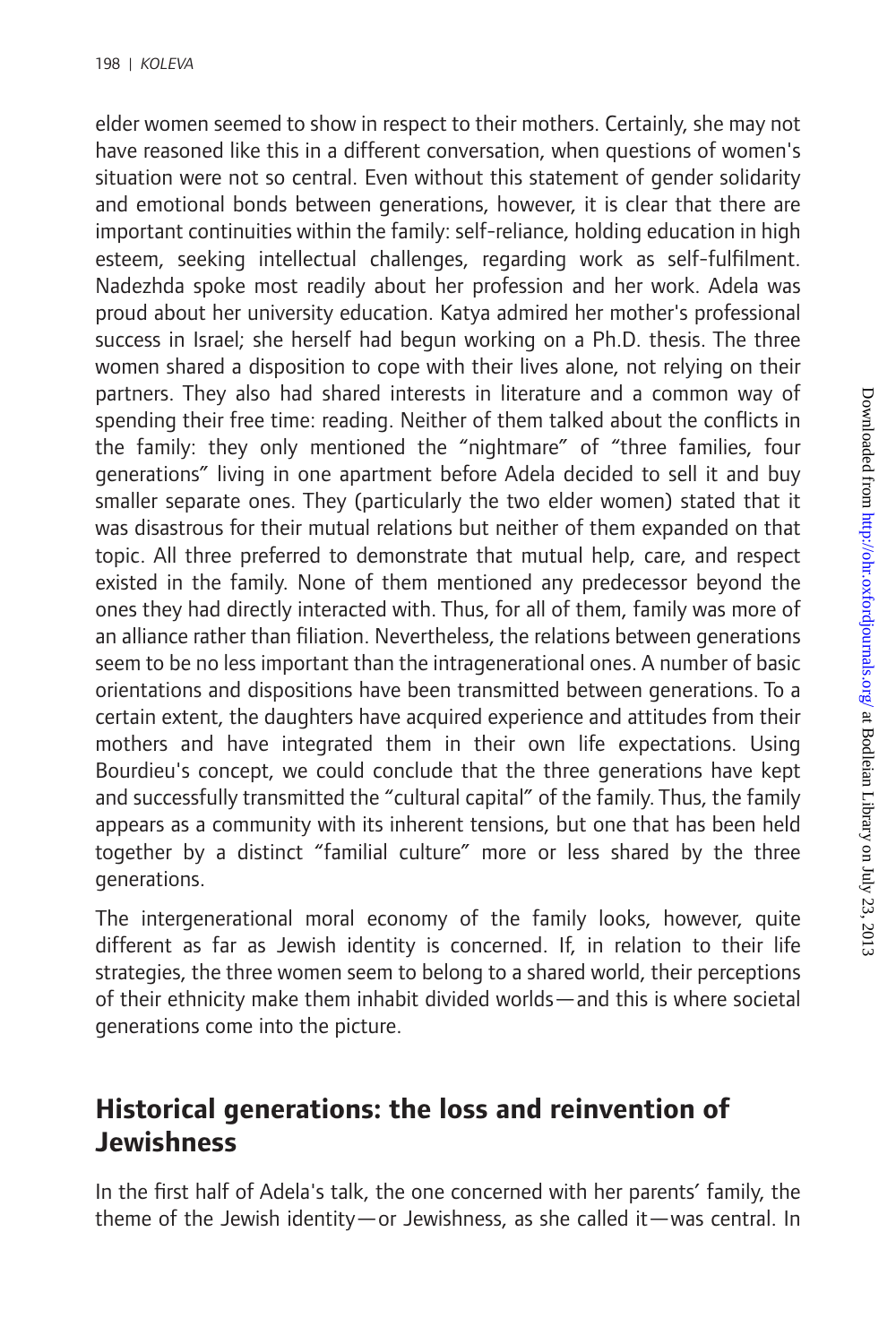addition to the sweet memories of the family evenings with her father telling stories, she had quite bitter ones of the hostile attitude toward the Jews in Vidin, of how the children were afraid to go out on the street at Easter: " There were some people who would never forget that we had killed Christ," she explained. In high school, she experienced her Jewish identity both positively belonging to the Hashomer Hatzair movement, and negatively — suffering the mockery and the threats of some classmates and teachers who would not let her " stand out with anything. " At the same time, she stressed that the pro-communist students and teachers, whom she called "progressive" using the term from the communist propaganda vocabulary, used to support her. Thus, she provided an acceptable "emplotment" for the events that followed (her dream to emigrate and her decision to stay), so that her "destiny" did not appear pitiful. After that moment, there is no more mention of Jewishness in her talk. Herself a communist, married to a communist, she had been staunch in giving up any form of religious identification. Marrying a Bulgarian and staying in Bulgaria while her kin emigrated, she was not able (or motivated) to sustain her Jewish identity through tradition either and to transmit it to her children.

 Jewishness, and the time spent in Israel, made a conspicuous silence in Nadezhda's story. Katya suggested that this was because that period was very difficult and her mother was reluctant to return to it in her memory. While this may very well be true, it must be noted that Nadezhda's case was also one of the so-called "split mind" typical of the communist everyday: the inappropriateness of any mention of one's feelings, personal attitudes, and life strategies — which belonged to the private world — in a presentation of one's "public" personality.<sup>32</sup> The situation of the interview was for Nadezhda, a public situation where her private attitudes ought not to be on display. Thus, it remained unclear whether her decision to move to Israel was triggered by economic reasons only (the severe economic crisis in the early 1990s in Bulgaria) or was an attempt at rediscovering her Jewish "roots" (given the low religiosity of Bulgarian Jews, the state of Israel seems to have a key symbolic importance for their constructions of ethnicity and belonging) or, alternatively, emerged as a chance to seek selffulfilment in another social and cultural environment (given the isolation of the communist countries, such chances were unavailable before the 1990s). Whatever her motivation might have been, her return to Bulgaria suggests that the attempt had been a failure. However, instead of guessing at the particular reasons for it, Nadezhda's silence lends itself to a broader interpretation<sup>33</sup> as an echo of the silence imposed by the communist authorities on the multicultural realities of Bulgarian society.

 Thus, the family member who was most interested and most competent on the subject of Jewishness turned out to be Katya, the youngest. Nothing of her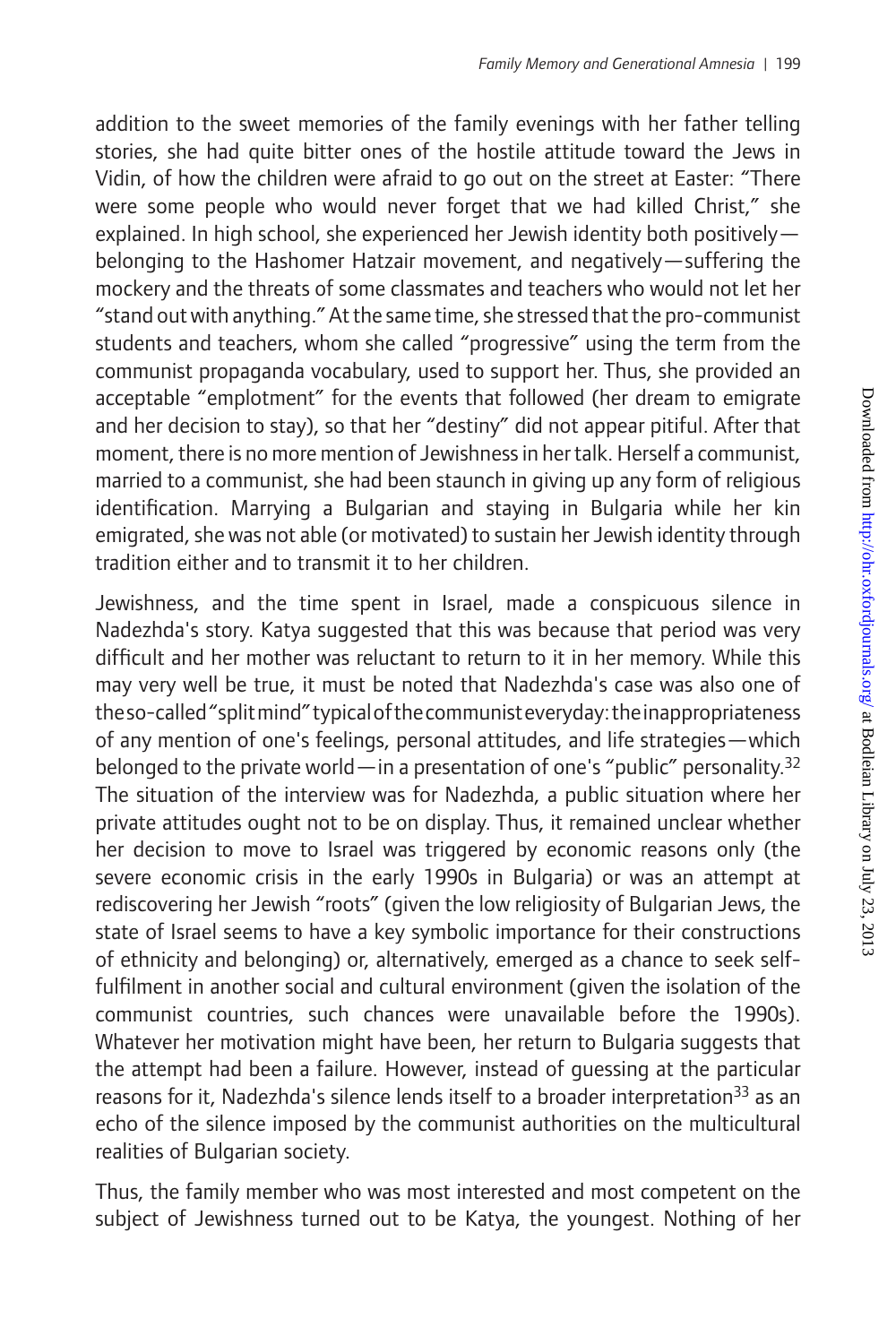understanding of Jewishness was handed down by her mother or grandmother. She remembered no mention even of the word "Jew" in her childhood though relatives from abroad used to visit her grandmother's apartment and to talk in a language (Ladino) that was familiar neither to herself nor to her mother and uncle. She remembered Adela's attempts to teach her that language without explaining what it was and her own resistance to those attempts. It was only when she and her mother settled in Tel Aviv that she started to learn about Jewish history, tradition, and religion. During that period, she made great efforts to learn Hebrew and managed so well that she was the only immigrant who was allowed to sit for the matriculation exam in Jewish literature and history (instead of math and biology).

 When she came back to Bulgaria in 1995 and enrolled at the university, she discovered that a revival of Jewishness had begun: an interest in Jewish traditions, rituals, history, and language had been stirred among the Jewish community in Sofia. Political loyalties and citizenship seemed to have lost their salience while cultural belonging had become central for the individual's selfdefinition. Furthermore, the very fact of belonging to the Jewish community offered access to networks for jobs, education, and support from abroad, etc. While her mother was annoyed by all those who "played at being Jews," Katya found new opportunities for herself. She was needed as a translator and teacher of Hebrew. In spite of her young age, she had become an "expert." She was confident enough in her knowledge to explain to me her grandmother's limited perspective and to caution me against taking all she had said at face value:

 My grandmother, from a modern perspective, always presents things differently. [ … ] She had no way to learn about these things. And I think she doesn't understand them well. 34

 Nevertheless, in her talk, Katya expressed her regret about having only *studied* Jewish traditions instead of really *adopting* them from her family. It is not clear whether and to what extent this deficit is felt in terms of personal identity or of professional competence. Maybe she feels that she lacks enough "insider" knowledge that might prove essential for her work. But in her words, there also seems to surface a certain discontent and a quest for "roots" that cannot be motivated by professional ambition only:

 In a lot of respects, I have a lot to learn. Tons. But the easiest way to learn about tradition is to follow it. For me this means following it in a real life environment. And I don't feel the need to do this, I don't feel this as mine, I never have. While I was in Israel, I followed the Israeli way of life. Yet it didn't really work because we had a very cold, unpleasant, bleak home.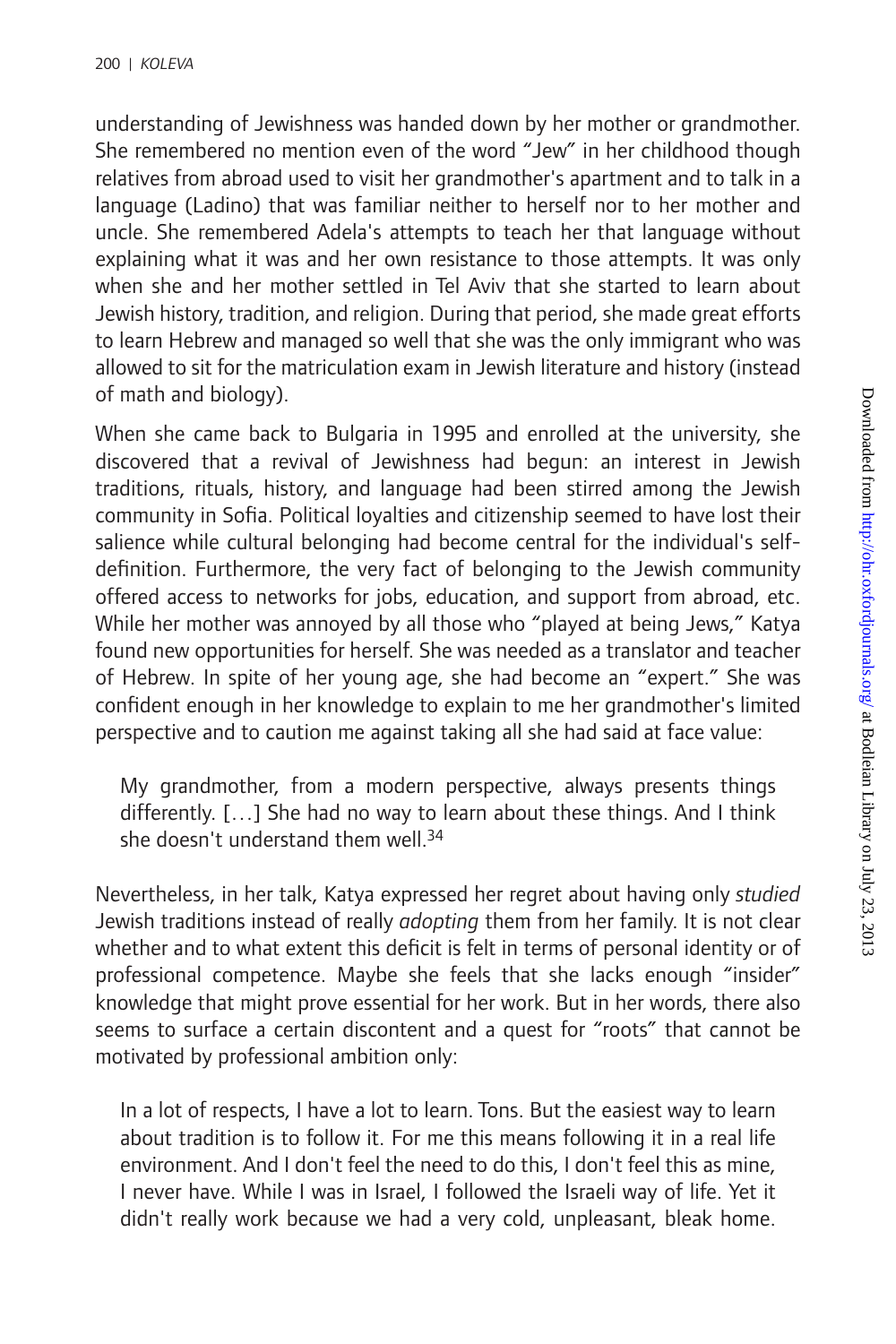Practically, I had no family there. So, even over there, these things never really came back, they were never established. And I practically know that I am not going to pass them on to my children either. I don't have the motivation. Traditions are a great thing and it's good to know them, because you feel you belong, and that's important for you.

 Living in an environment of alternative possibilities, Katya has a more complex attitude toward the "cultural capital" of the family: she seems to be aware and to regret the loss of a part of it that could have enriched her life and her personality. Her professional commitments, the fact that she has learned Jewishness from books seems only to increase her sensitivity to this topic. Katya's case, thus, seems to correspond to the so-called three-generation hypothesis formulated in a totally different context by Marcus Hansen in 1938 and noting the return of the third-generation American immigrants to values that had been ignored by their parents.<sup>35</sup>

### **Conclusion**

 The three stories are interesting from the point of view of how collective memory influences personal identity. They demonstrate the complex intertwining and interpenetration of different layers of memory: the "official" memory managed by the communist state whose aim was to homogenize and de-ethnicize; the newly "awakened" memory of the Jewish community seeking to accommodate the Holocaust, communism, and Israel; a family memory ensuring adaptation and coping; and individual memory pertaining to the construction of different personal models of Bulgarian Jewish identity. A possible way to make sense of these differences seems to be their relating to the idea of generation as developed by Mannheim's followers: from bio-anthropological generations in the family to societal generations as "communities of remembering" constructed through a certain institutionalization of memory. Indeed, conceived in such a way, generation seems to play an intermediary role linking meaningfully the first two layers of memory, which are forms of public memory, and the latter two, the private/ individual memory. While family memory appears quite homogeneous and free of conflict in all three stories, each of them relates and refers to Jewish memory and (partly at least) to the official communist memory in a different way. The differences are clearly not random but due to the fact that each of the three women belongs to a different societal generation. Each generation has defined itself in relation to the previous one and in relation to its formative (traumatic) event. Each new generation has a different relation to the past (e.g., the two socialist generations, Adela's and Nadezhda's). This means that each generation maintains its own narrative (collective memory) of its origins and its formative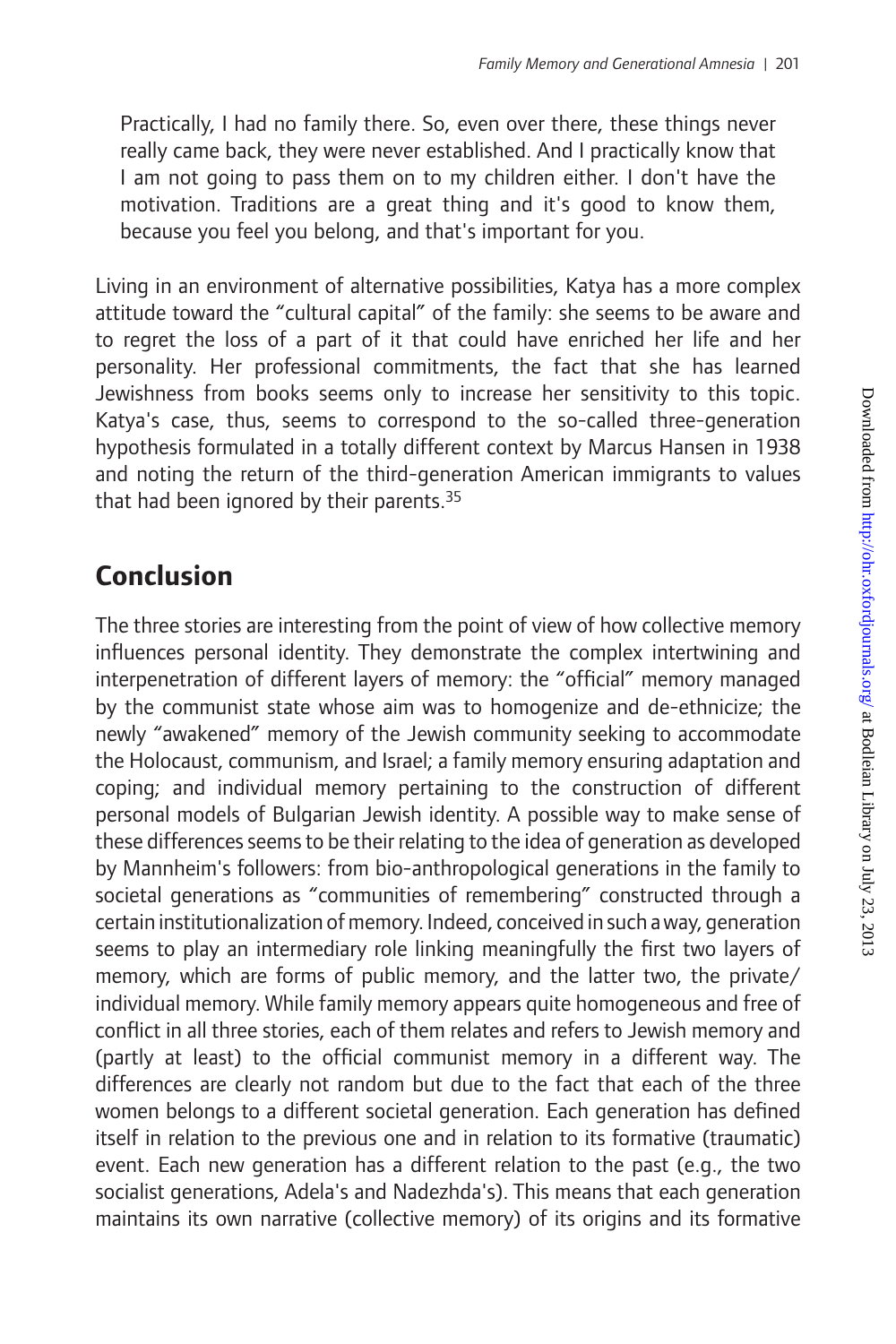events, that is, each generation sustains a distinct self-consciousness or "a generational culture or tradition."<sup>36</sup> Adela belongs to the generation whose constituting traumatic event was World War II. In their formative years, the members of this generation suffered the repressions following the anti-Semitic Law for Defense of the Nation and the threat of being deported to the death camps. Adela's involvement in the Hashomer Hatzair movement and later in the communist party can be regarded as belonging to a specific " generational unit." These circumstances made acceptable her choice to stay in Bulgaria while her kin emigrated. Having herself suffered from exclusion for being a Jew in her youth, Adela abandoned Jewish practices and stopped being a *homo ethnicus* . She became a *homo politicus* asserting "progressive" communist values rather than ethnic ones. $37$  While her case may be extreme, some degree of "ethnic amnesia" was an inherent part of the collective memory of her generation. Thus, she virtually deprived her children of the chance to construct an identity as members of a minority group. True, she did not have her husband's support in that, and the larger social environment was not favorable either: the Bulgarian socialist nation was constructed as a monolith from a social, ethnic, and ideological perspective, and there was no place for Jewishness in the communist national narrative. If they were to be accepted, Jews from Adela's generation who stayed in communist Bulgaria had to be loyal to the system and its ideology. They were subject to a subtle, indirect coercion to purge their memory of their religious and ethnic singularity and to suppress elements of their culture for the sake of integration.

 Nadezhda did not have any choice of ethnic identity till the age of 40 years, and after that, she did not seem to need one. While Adela strove all her life to be accepted in the Bulgarian society, Nadezhda's belonging to it was never an issue. (One important reason for that might have been the fact that her name was Bulgarian rather than Jewish.) Her Jewish origin was not an issue either. This does not seem to have been essential for her. It was not something to try to forget about but also not something that guided any choices in her life except one — the emigration to Israel. Nadezhda's generation experienced neither ethnic humiliation nor ethnic pride; they did not take their ethnicity to be problematic. Neither was it salient in the way they conceptualized themselves. In the quest for Jewish identity during the 1990s, Nadezhda's generation that grew up during socialism came to be referred to as " the lost generation" for they had not kept their Jewish memory. When, after 1990, revalorization and, indeed, reinvention of Jewish identity has become possible, it has been met with certain resistance because of its all too obvious inventedness (Nadezhda). Nevertheless, there remains the feeling of loss of symbolic resources that could have enriched the narrators' lives and personalities (Katya).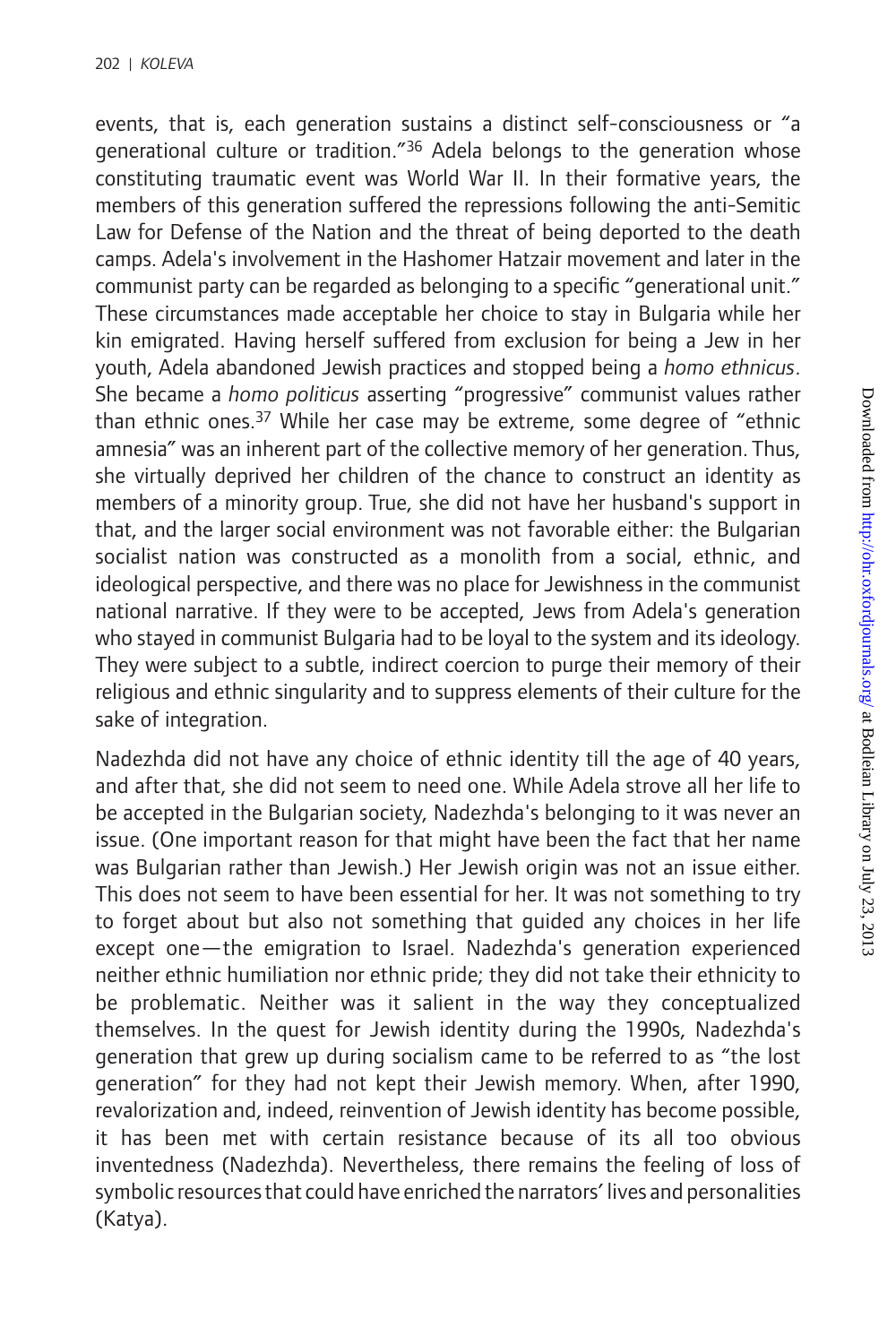Finally, Katya's generation was the one that constituted itself during the postcommunist transition. Its formative/traumatic event is the " velvet revolution " of 1989 and its aftermath. The representatives of this generation had more freedom to rethink and reinvent their cultural heritage, to select positive traits to develop, and to regard their belonging as a matter of their own choice. On the other hand, their social situation probably called for a more stable form of self-identification in a dynamic postsocialist environment where the united and unifying communist memory was severely questioned. Therefore, this generation found it possible (and desirable) to develop a greater reliance on Jewish memory in the quest for personal models of identity.

## **NOTES**

- 1 Earlier versions or parts of this text were presented at " Diversity in an International Context," Berkeley, November 1-3, 2006; "Memory and Forgetfulness" 17th International Round Table, Blagoevgrad, February 15-17, 2008; "Community, individuality and creativity: A life stories perspective. In honour of Paul Thompson." University of Essex, Colchester, May 16-17, 2008. I am grateful to Paul Thompson, Larry Ray, and Yulina Dadova for their insightful comments on earlier versions.
- 2 Karl Mannheim, *The Problem of Generations* (Oxford: Oxford University Press, 1952), 292.
- 3 Ibid., 303. Italics in the original.
- 4 Alessandro Cavalli, " Generations and Value Orientations, " *Social Compass* 51, no. 2 (2004), 157.
- 5 June Edmunds and Bryan S. Turner, *Generations, Culture and Society* (Buckingham: Open University Press 2002), 12.
- 6 Ron Eyerman and Bryan S. Turner, " Outline of a Theory of Generations, " *European Journal of Social Theory* 1, no. 1 (1998), 93.
- 7 See, for example, Michael Bar-Zohar, *Beyond Hitler's Grasp. The Heroic Rescue of Bulgaria's Jews* (Avon, MA: Adams Media Corporation, 1998); *The Survival. A*  Compilation of Documents 1940-1944, compiled by David Kohen (Sofia: "Shalom" Publishing Centre, 1995).
- 8 Emmy Barouh, "Ancestral Memory and Historical Destiny: The Sense of Belonging" in *Jews in the Bulgarian Lands: Ancestral Memory and Historical Destiny* , ed. E. Barouh (Sofia: International Centre for Minority Studies and Intercultural Relations, 2001), 12.
- 9 In a letter to his superiors, the German Ambassador in Sofia from 1941 to 1944, Adolf Heinz Beckerle, explained this attitude with the traditional multiethnicity of Bulgarian society: " Having lived all their lives with Armenians, Greeks and gypsies, the Bulgarians see no harm in the Jew to justify special measures against him. " Quoted from Ethan J. Hollander, " The Final Solution in Bulgaria and Romania: A Comparative Perspective," *East European Politics and Societies* 22, no. 2 (2008): 203-48.
- 10 Boyka Vassileva, *Evreite v Bulgaria 1944–1952 [Jews in Bulgaria 1944–1952]* (Sofia: St. Kliment Ohridski University Press, 1992), 8. See also Kohen, *The Survival* .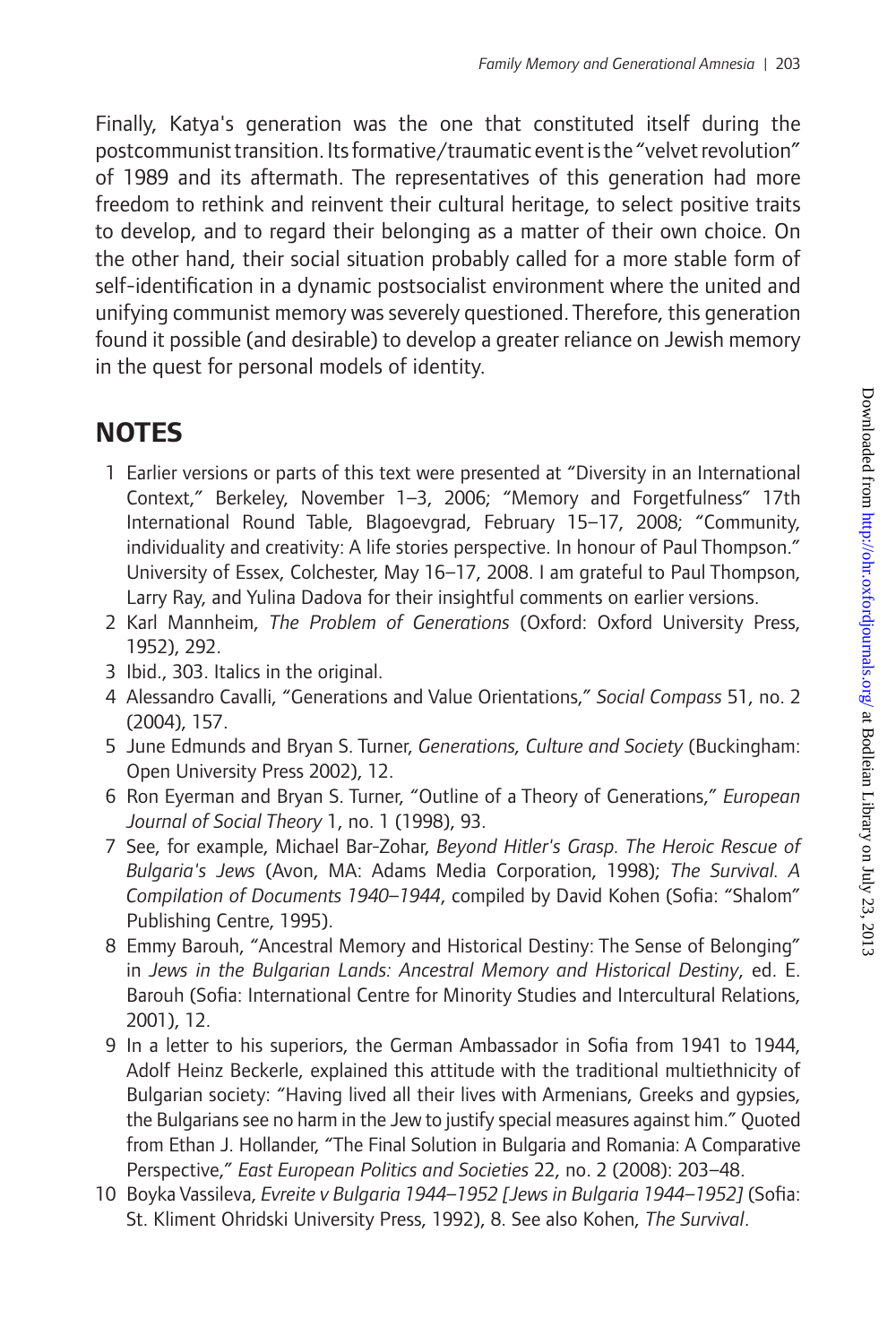- 11 Emmy Barouh, " The convenient clichés of remembrance, " in *History and Memory. Bulgaria: Facing the Holocaust, ed. Emmy Barouh (Sofia: Open Society Foundation,* 2003), 43.
- 12 Otechestven Front [Fatherland Front] was established as a broad anti-fascist coalition lead by the Bulgarian Workers' Party (communists) in 1942. Later, it developed into a mass organization, in service of the ruling Communist Party.
- 13 I think that this term captures best the ongoing processes in the Jewish community from the perspective of the participants. A survey carried in 1998 among Bulgarian Jews covering a representative sample of 1,215 individuals living in 608 households showed that the respondents did not consider Jewish ethnicity as synonymous with Judaism as religion. While all identified themselves as Jews, only 2% stated that they were "deeply religious" and 83% replied that they were "wholly irreligious" or " tend to be irreligious. " (Barouh, *Jews in the Bulgarian Lands* , 13 – 14).
- 14 Bulgarian-speaking Muslims.
- 15 The project, entitled *Voices of Their Own: Oral History of Women from Five Minorities in Bulgaria* , was initiated by the Bulgarian Association of University Women and funded by the Open Society Fund, Sofia. It took place in 2002-03.
- 16 Hashomer Hatzair [Hebrew—"The Young Guard"]—socialist Zionist youth movement, founded in Eastern Europe in 1916. Many Jewish youth, affected by the process of modernization that had begun among East European Jewry, sought a means of maintaining their Jewish identity and culture outside the Orthodox Jewish life. The movement was also a response to the growing anti-Semitism. In its early stages, it was heavily influenced by the Scout Movement and by the socialist movement. Hashomer Hatzair stressed the need for the Jewish people to normalize their lives by changing their economic structure (as merchants) and to become workers and farmers who would settle in the Land of Israel and work the land as *chalutzim* (pioneers). They dreamt of creating in their new homeland a society based on social justice and equality. The first members of the movement went to settle in Palestine in 1919, immediately after World War I. They established the so-called *kibbutzim* , collective settlements. On the eve of World War II, Hashomer Hatzair numbered 70,000 members worldwide. The movement was active in leading resistance in the ghettoes and the concentration camps. As the war ended, members of Hashomer Hatzair were among the first to organize and to take part in the illegal migration to Palestine.
- 17 According to the 1934 census, most Jewish women were housewives. Only 6.25% of them worked outside their homes. See Vassileva, *Evreite v Bulgaria 1944 – 1952* , 6. Till 1948–49, this share did not significantly change: housewives represent 33% of all persons who emigrated to Israel. Given that whole families emigrated and that the share of children was 29.15% (Vassileva, *Evreite v Bulgaria 1944 – 1952* , 123), it seems likely that most married women were housewives. However, Adela did not explicitly mention that she followed this pattern after her marriage.
- 18 Intermarriage was quite common for Bulgarian Jews: according to a representative of the Jewish Agency for Israel in Sofia, 80% to 90% of Bulgarian Jews come from mixed marriages, while in the U.S., for instance, their share is 52% (Barouh, *Jews in the Bulgarian Lands* , 13).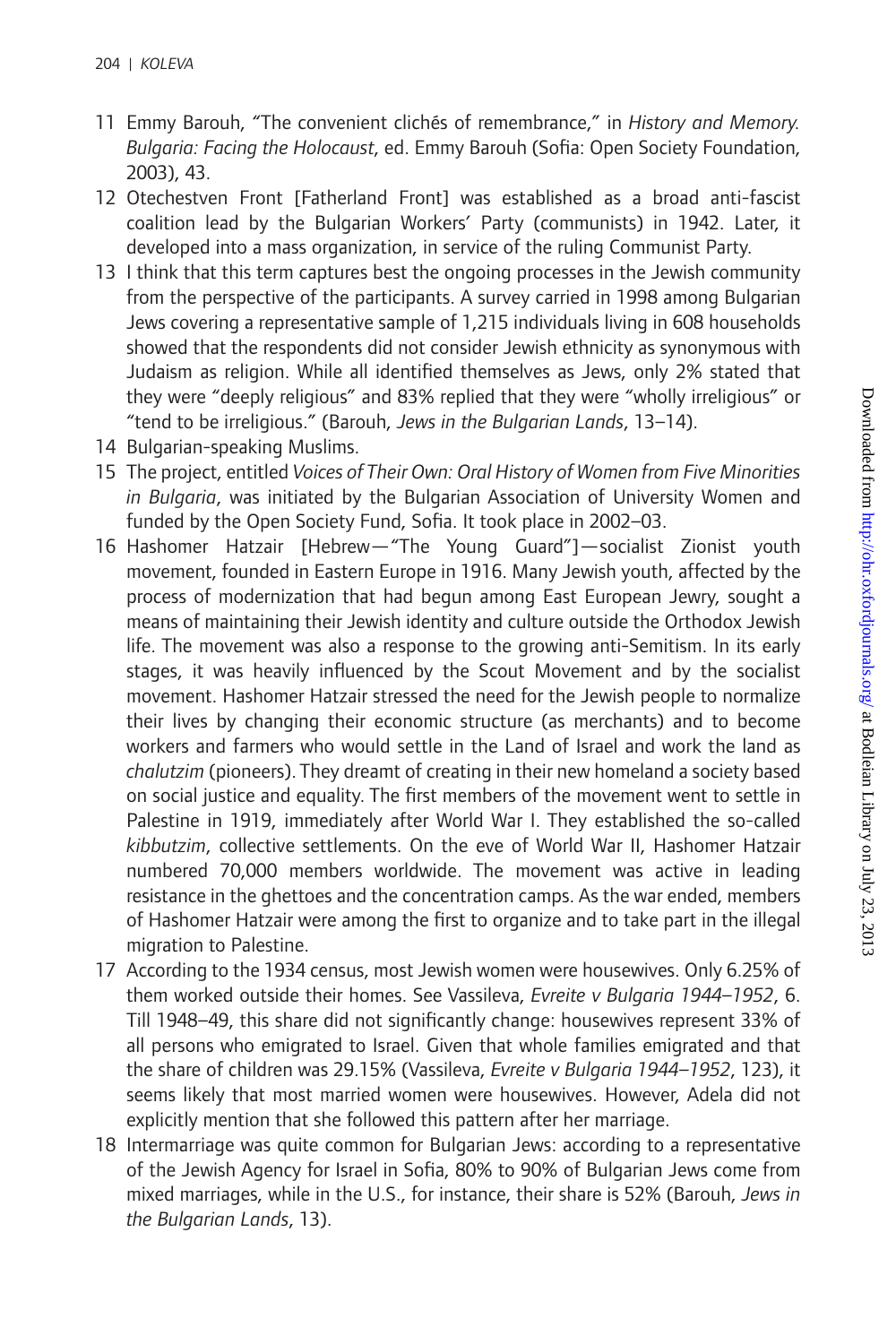- 19 Between October 1948 and May 1949, 32,106 Bulgarian Jews emigrated to Israel and less than 10,000 stayed in Bulgaria. Since then, due to emigration and low birth rate, their number slowly continued to diminish, reaching 6,431 persons in 1956 (Vassileva, *Evreite v Bulgaria 1944 – 1952* ).
- 20 The 1998 survey mentioned above demonstrated that many Jews harbored the thought of emigration: only 17% of the respondents were categorically against it while 19% of the households had already made the decision, and emigration was only a matter of time. The primary reason was the difficult economic situation in Bulgaria, and the favored destination was Israel. Zhivko Georgiev, "Sociodemographic and socio-economic profile of the Jewish community in Bulgaria," in Barouh, *Jews in the Bulgarian Lands*, 9-10.
- 21 According to the 1998 survey, 65% of Bulgarian Jews celebrate Christmas and 63% Easter. Krasimir Kanev, " Ethnic Identity, Interethnic Attitudes and Religiosity Among Bulgarian Jews," in Barouh, *Jews in the Bulgarian Lands*, 43. The author attributes this to the minority status of the Jews who, " on the one hand, ha[ve] suffered discrimination and cultural pressures from macro-society in the course of history, and, on the other, [are] actively seeking ways to integrate." He also points to the high level of integration of Jews in Bulgarian society as an additional important factor (Barouh, *Jews in the Bulgarian Lands*, 45).
- 22 Her half-joking complaint that she was always on duty at Christmas could be taken as a hint to her origin. It can have an alternative explanation, however: hinting at her "incomplete" family after the divorce.
- 23 Tsvetana Georgieva, "Mechanisms of Ethnification: The Family and the Festival System," in Barouh, *Jews in the Bulgarian Lands*, 58-76.
- 24 Daniel Bertaux, *Les recits de vie. Perspective ethnosociologique* (Paris: Nathan, 1997); Daniel Bertaux and Paul Thompson, ed., *Pathways to Social Class: A Qualitative Approach to Social Mobility* (Oxford: Clarendon Press, 1997).
- 25 Victoria Semenova, Ekaterina Foteeva, and Daniel Bertaux, ed., *Sudby liudei: Rossia, XX vek* [Destinies of people: Russia, 20th century] (Moscow: Institute of Sociology, 1996).
- 26 Krassimira Daskalova, ed., *Voices of Their Own: Oral History Interviews of Women* (Sofia: Polis Publishers, 2004), 17-19. I do not agree with the translator's choice of the word "Judaism" and prefer Jewishness because Adela is not referring to the religion in this passage but to Jewish identity in a broader and more fluid sense.
- 27 Ibid., 31.
- 28 Ibid., 43-4.
- 29 Ibid., 45.
- 30 Ibid., 49.
- 31 Ibid., 54.
- 32 Lutz Niethammer, " Der Prügelknabe, " in *Die Volkseigene Erfahrung: eine Archäologie des Lebens in der Industrieprovinz der DDR* , ed. Lutz Niethammer, Alexander von Plato, and Dorothee Wierling (Berlin: Rowolt, 1991).
- 33 " Taking silence into account means watching out for the links between forms of power and forms of silence." Cf. Passerini, Luisa, "Memories between silence and oblivion," in Contested Pasts: The Politics of Memory, ed. Katherine Hodgkin and Susannah Radstone (London: Routledge, 2003), 238-54.